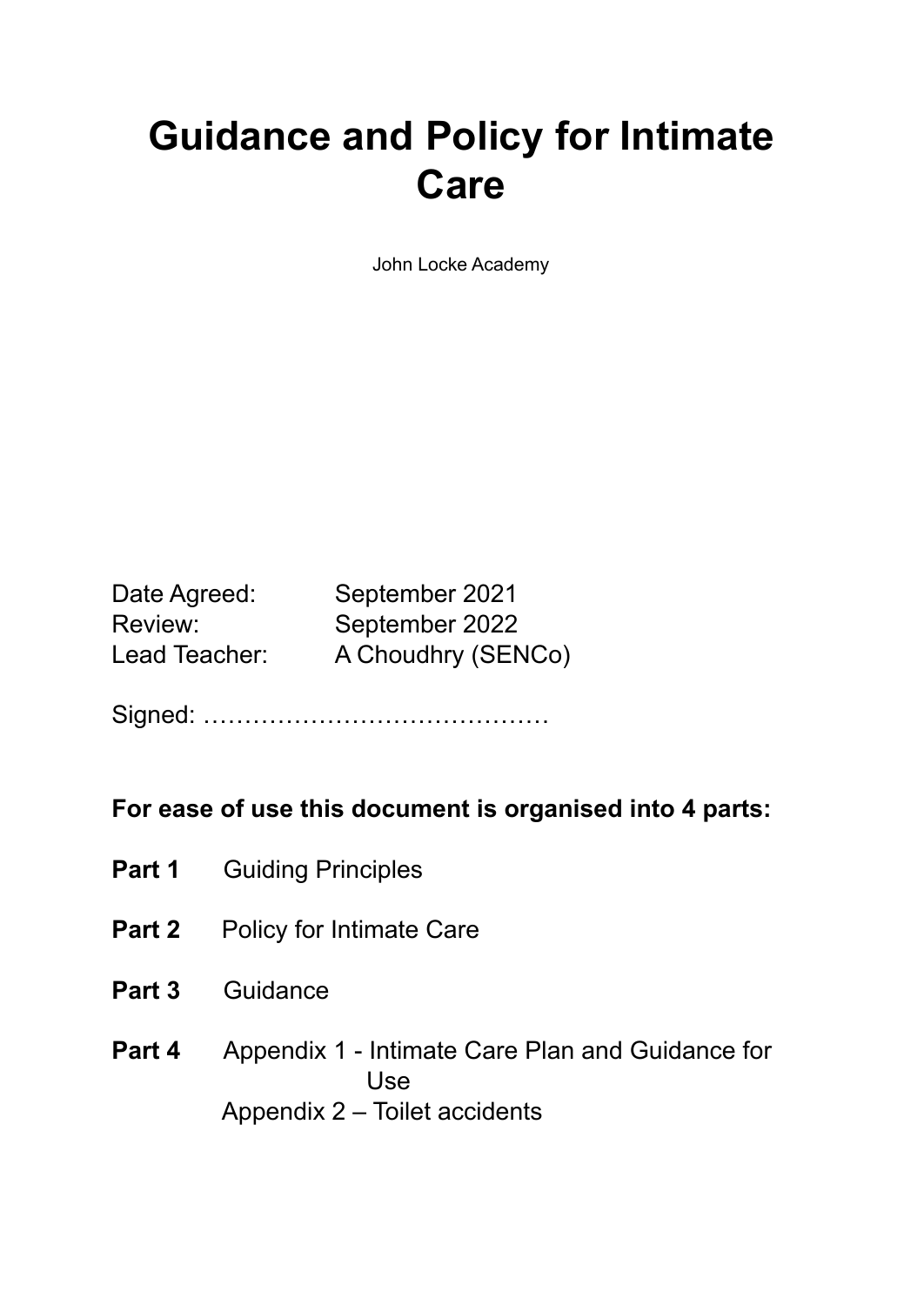# **Part** 1

# **Guiding Principles**

These three fundamental guiding principles are paramount and should be evident whenever intimate care involving children or young people is considered

#### **1 st Principle**

The exchange between all those involved in any intimate care procedures must be one of mutual respect.

#### **2 nd Principle**

Every plan supporting intimate care must demonstrate how the child/young person can be enabled to develop their autonomy.

#### **3 rd Principle**

The number of adults engaged in the care should only reflect the minimum needed to perform the task safely and respectfully. Each situation should reflect both the safety and vulnerability of child/young people and staff.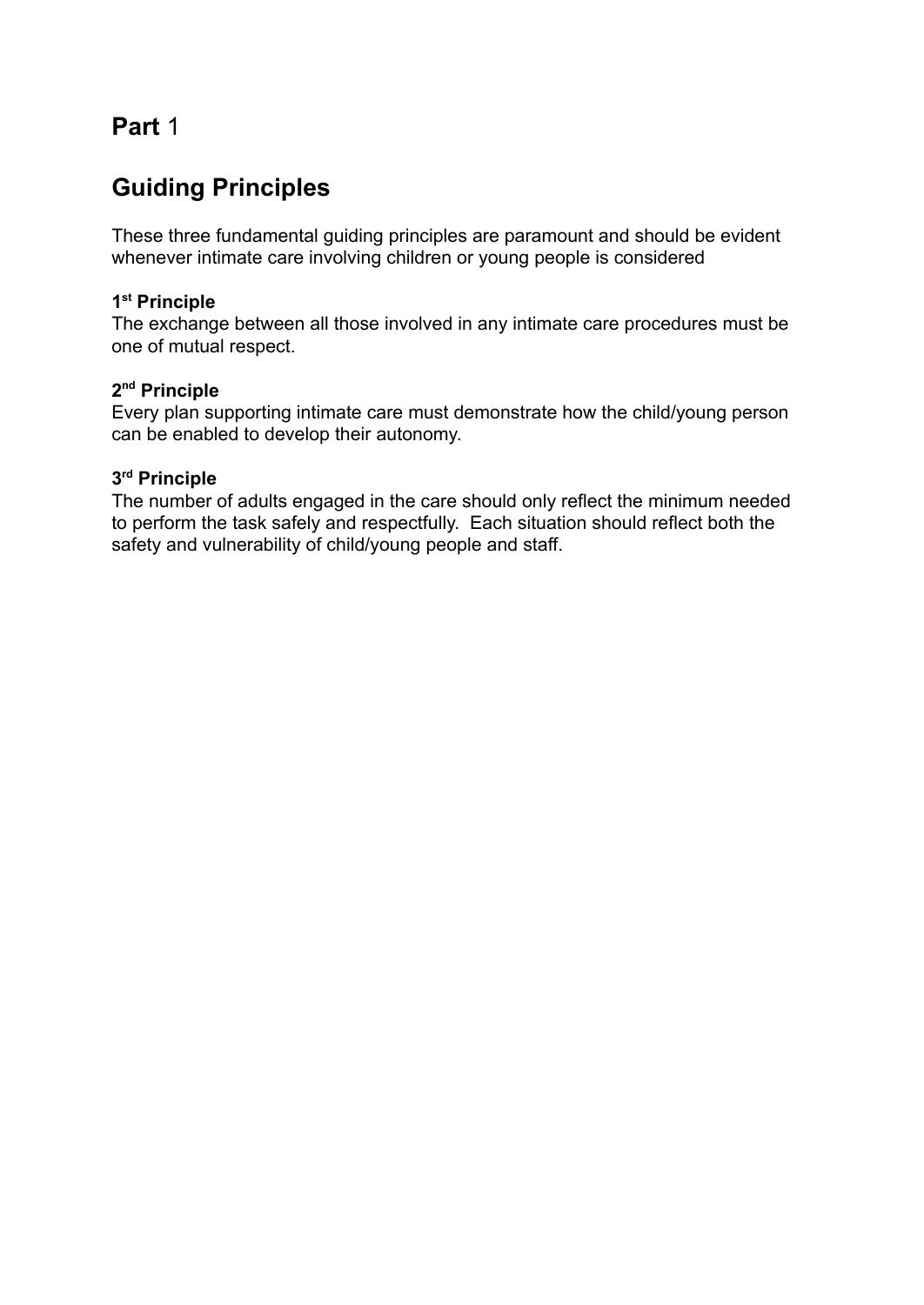# **Part 2 Policy for Intimate Care**

## **Introduction**

John Locke Academy staff are committed to ensuring that all staff responsible for the intimate care of children or young people will undertake their duties in a professional manner at all times. We recognise that there is a need to treat all children/young people with respect when intimate care is given. No child/young person should be attended to in a way that causes distress, embarrassment or pain.

## **What is Intimate Care?**

Intimate care is any personal care that most people usually carry out for themselves.

## **Our Approach to Best Practice**

The management of all children/young people with intimate care needs will be carefully planned and should be a positive experience for all involved. The child/young person who requires intimate care is treated with respect at all times; the child's welfare and dignity is of paramount importance.

Staff who provide this care are trained to do so (including Safeguarding and Child Protection and Moving and Handling Training) and are fully aware of best practice. Suitable equipment and facilities will be provided to assist with children/young people who need special arrangements following assessment from a physiotherapist/ occupational therapist.

Staff will be supported to adapt their practice in relation to the needs of individual children/young people taking into account developmental changes such as puberty e.g. menstruation. Whenever possible staff who are involved in the intimate care of children/young people will not usually be involved with the delivery of sex and relationships education to the children/young people in their care as an additional safeguard to both staff and children involved. If staff are involved care should be taken to ensure that resource materials cannot be misinterpreted and clearly relate to the learning outcomes identified by the lesson plan. This plan should highlight particular areas of risk and sensitivity.

Children/young people will be supported to achieve the highest level of autonomy that is possible given their age and abilities. Staff will ensure each child/young person does as much for him/herself as he/she can. This may mean, for example, giving the child responsibility for washing themselves. Individual intimate care plans will be drawn up as appropriate and shared and agreed by the child/young person and their parents/carers.

Each child/young person's right to privacy will be respected. Careful consideration will be given to each situation to determine how many carers need to be present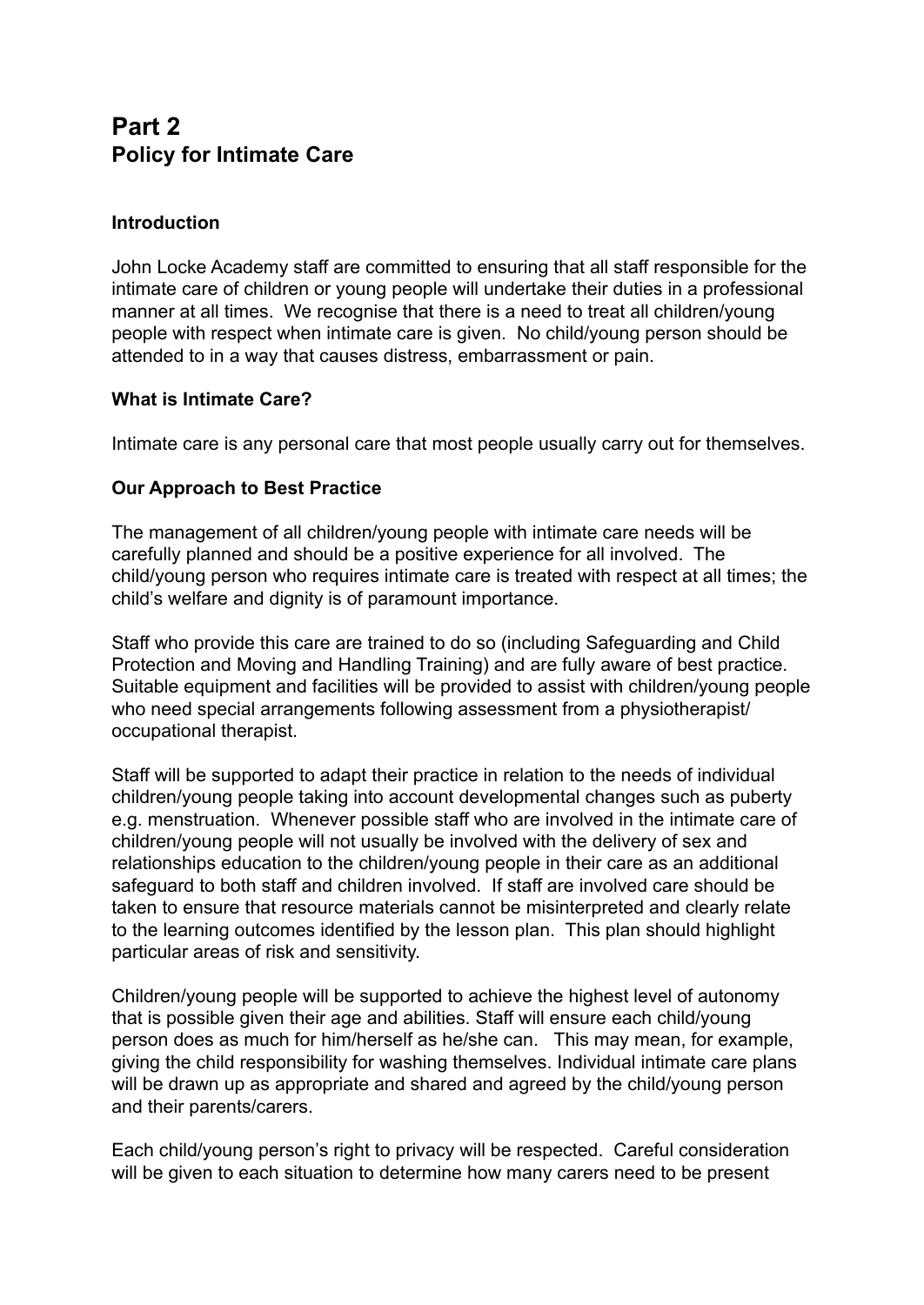when the child/young person is being cared for. Where possible one child will be catered for by one adult unless there is a sound reason for having more adults present. In this case, the reasons should be clearly documented and reassessed regularly.

Wherever possible staff should only care intimately for an individual of the same sex. However, in certain circumstances this principle may need to be waived where failure to provide appropriate care would result in negligence, for example female staff supporting boys when there is no male staff.

Intimate care arrangements will be discussed with parents/carers on a regular basis and recorded on the care plan. The needs and wishes of children/young people and parents will be taken into account wherever possible within the constraints of staffing and equal opportunities legislation.

#### **Safeguarding Children**

Hillingdon LA Safeguarding procedures will be adhered to alongside the school/setting's policy and procedures.

All children/young people will be taught personal safety skills relative to their age, ability and understanding. These skills will be shared with parents/carers to enable them to be consolidated within the home/community.

If a member of staff has any concerns about physical or behavioural changes in a child/young person's presentation, e.g. marks, bruises, soreness or reluctance to go to certain places/people etc. s/he will immediately pass their concerns to the designated person for child protection in their school/setting.

If a child/young person is displaying inappropriate sexual behaviour, advice should be sought from the appropriate source (e.g. In schools this might be: Designated Person for Child Protection, School Nurse, Social Care, Education Child Protection Service)

If a child becomes distressed or unhappy about being cared for by a particular member of staff, the matter will be looked into and outcomes recorded. Parents/ carers will be contacted at the earliest opportunity as part of this process in order to reach a resolution. Staffing schedules will be altered until the issue/s are resolved so that the child/young person's needs remain paramount. Further advice, following the Interagency Procedures will be taken from outside agencies as necessary.

If a child makes an allegation against a member of staff the procedures for Allegations Against Staff, in the Safeguarding and Inter-Agency Procedures will be followed.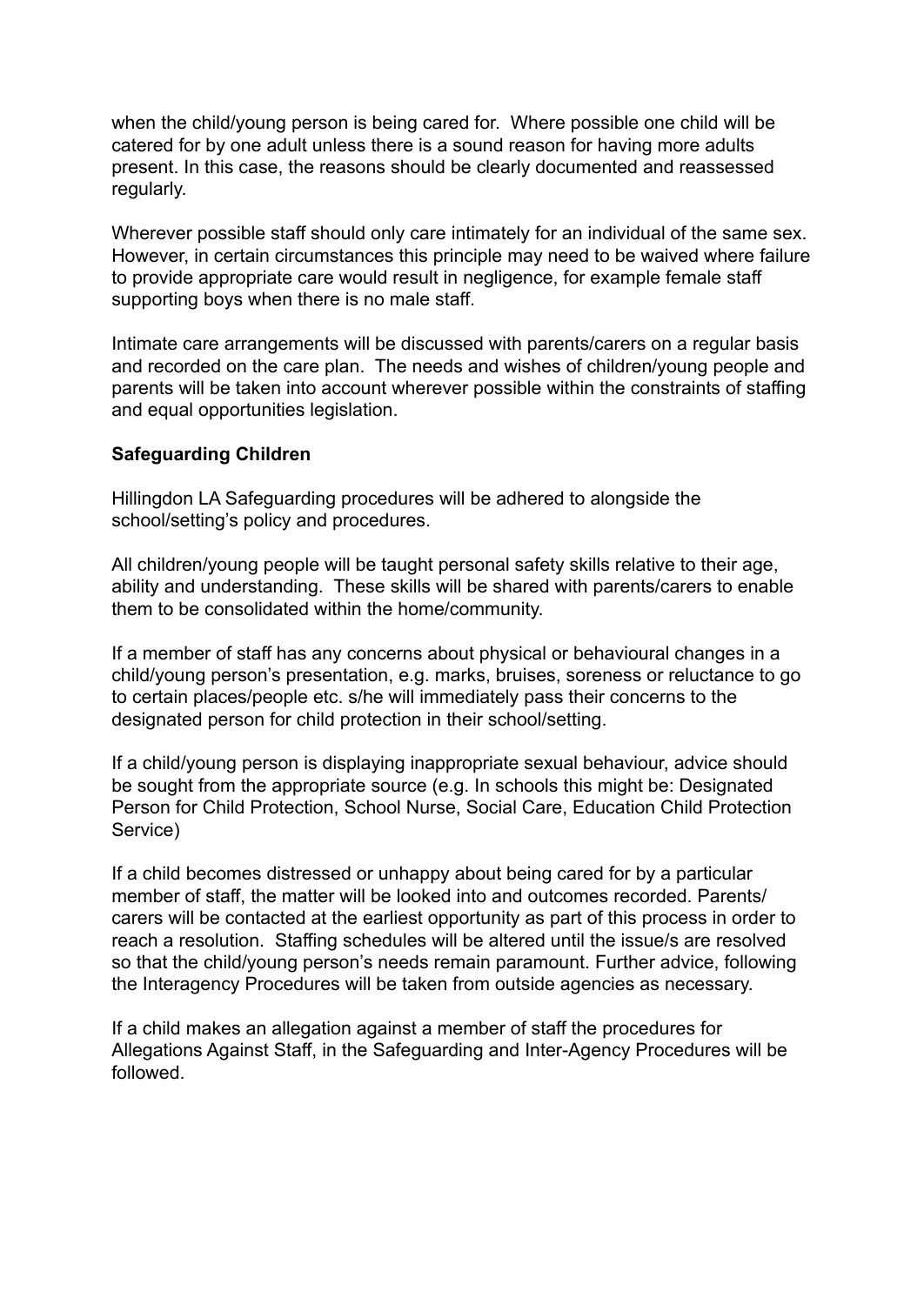# **Part 3**

# **Guidance**

# **Context**

The purpose of this guidance is to set out a framework for staff that provides intimate care to children and young people. This acknowledges staff responsibilities and also protects the rights of everyone involved. Children and young people who require intimate care may attend any setting.

Young people are entitled to respect and privacy at all times and especially when in a state of undress, changing clothes, bathing or undertaking any form of personal care. There are occasions where there will be a need for an appropriate level of supervision in order to safeguard young people and/or satisfy health and safety considerations. This supervision should be appropriate to the needs and age of the young people concerned and sensitive to the potential for embarrassment.

Adults need to be vigilant about their own behaviour, ensure they follow agreed guidelines and be mindful of the needs of the children and young people with whom they work.

# **Purpose of Guidance**

It is important that all adults working with children and young people understand that the nature of their work and the responsibilities related to it place them in a position of trust. This guidance provides clear advice on appropriate and safe behaviours for all adults working with children in paid or unpaid capacities, in all settings and in all contexts. This guidance aims to:

- keep children and young people safe by clarifying which behaviours constitute safe practice and which behaviours should be avoided;
- assist adults working with children and young people to work respectfully, safely and responsibly and to monitor their own standards and practice;
- support managers and employers in setting clear expectations of behaviour and/or codes of practice relevant to the services being provided;
- support employers in giving a clear message that unlawful or unsafe behaviour is unacceptable and that, where appropriate, disciplinary or legal action will be taken;
- support safer recruitment practice;
- minimise the risk of misplaced or malicious allegations made against adults who work with children and young people;
- reduce the incidence of positions of trust being abused or misused.
- support staff to respectfully and safely teach or consolidate autonomy for the children or young people with whom they work. Staff will enable each child or young person to do as much for themselves as possible.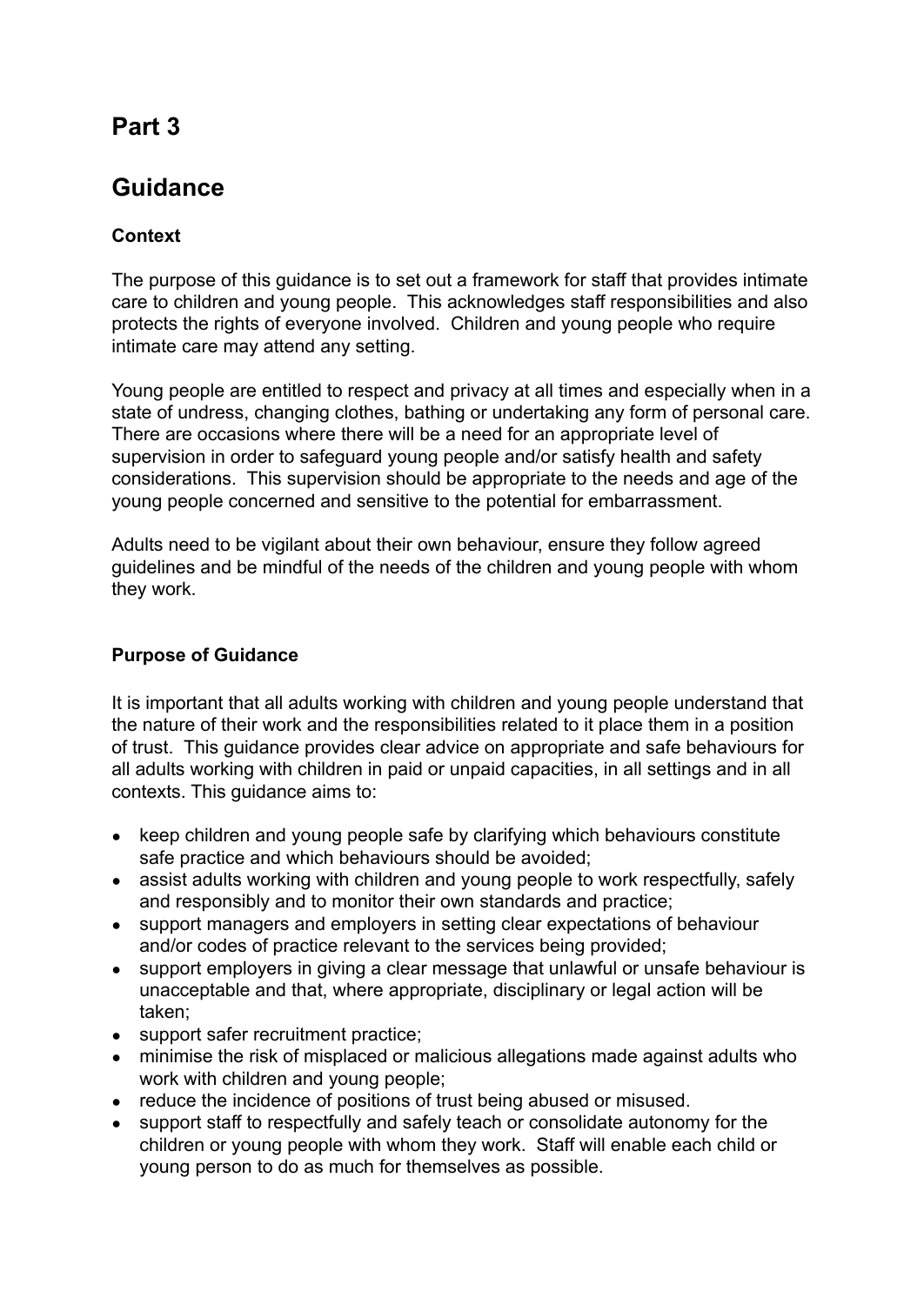Employers should be familiar with, and know how to access, their Local Safeguarding Children's Board's policy and procedures for managing allegations against staff. This guidance is available in Working Together to Safeguard Children, Chapter 12 and Safeguarding Children and Safer Recruitment in Education, Chapter 5

## **What is Intimate Care?**

Intimate care encompasses areas of personal care, which most people usually carry out for themselves but some people may be unable to do so because of an impairment or disability. Children or young people might require help with eating. drinking, washing, dressing, toileting and helping to deal with menstruation.

#### **What is Invasive Care?**

Invasive care is an aspect of personal care where a procedure used for the care of an individual involves a further proximity to a person's body. This is to the point where equipment or medication needs to enter the body space, for example, medication administered anally or by injection. *These are medical procedures and can only be undertaken in a school setting by an appropriately trained person. These procedures need to be supported by a clear medical protocol endorsed by the supporting Health Professional.*

#### **Good practice in intimate care**

Wherever possible, intimate care provided to older children and young people should be carried out by a staff member of the same gender. The religious and cultural values of children and their families must also be taken into account. The following positive approaches will assist in promoting good practice for intimate care:

- Staff should never administer intimate care without another staff member being present.
- Staff should get to know the child or young person well beforehand and be familiar with his/her moods and methods of communication.
- Staff should speak to the child personally by name so that he/she is aware of being the focus of the activity
- Staff should have knowledge and understanding of any religious and cultural sensitivities related to aspects of intimate care and take these fully into account
- Staff should enable the child or young person to be prepared for or anticipate events while demonstrating respect for her/his body, e.g. by giving a strong sensory or verbal cue such as using a sponge or pad to signal intention to wash or change.
- Staff should ensure that the child or young person's privacy and modesty is respected and protected
- Staff should agree with the child or young person and their family appropriate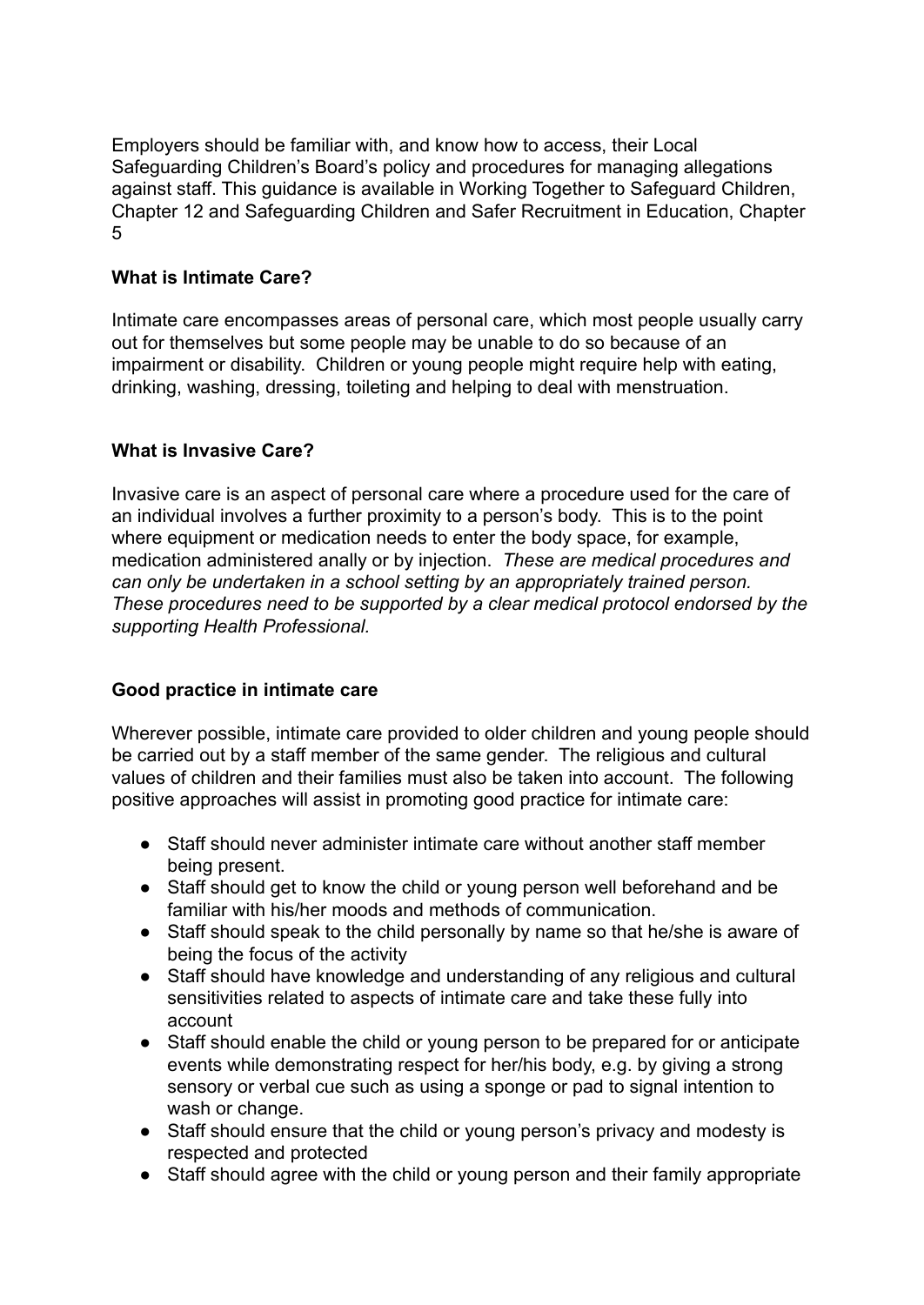terminology for private parts of the body and functions. Best practice in personal safety work would be to use the correct anatomical names for intimate body parts.

- Staff must always communicate in an age appropriate way taking into account the child or young person's developmental level and their preferred communication method.
- Staff should keep records, which note a child or young person's responses to intimate care and any changes in behaviour.
- If a member of staff has concerns about physical changes in a child or young person's presentation, e.g. unusual anxiety, bruising, soreness etc they will immediately report their concerns to the designated person for child protection and log them.
- An appropriate written plan for intimate personal care should be agreed with the child or young person and their family.

## **Duty of Care**

The Children Act 2004, through the Stay Safe outcome of the Every Child Matters Change for Children programme, places a duty on organisations to safeguard and promote the well being of children and young people. This includes the need to ensure that all adults who work with or on behalf of children and young people in these organisations are competent, confident and safe to do so.

All adults who come into contact with children and young people whether working in a paid or unpaid capacity have a duty of care to safeguard and promote their welfare. Children and young people have a right to be treated with respect and dignity. It follows that trusted adults are expected to take reasonable steps to ensure the safety and well being of children and young people. Failure to do so may be regarded as neglect.

The duty of care is in part, exercised through the development of respectful and caring relationships between adults and children and young people. It is also exercised through the behaviour of the adult, which at all times should demonstrate integrity, maturity and good judgement.

Employers also have a duty of care towards their employees, both paid and unpaid, under the Health and Safety at Work Act 1974. This requires them to provide a safe working environment for adults and provide guidance about safe working practices. Employers also have a duty of care for the well being of employees and to ensure that employees are treated fairly and reasonably in all circumstances. The Human Rights Act 1998 sets out important principles regarding protection of individuals from abuse by state organisations or people working for those institutions. Adults who are subject to an allegation should therefore be supported and the principles of natural justice applied.

The Health and Safety Act 1974 also imposes a duty on employees (5) to take care of themselves and anyone else that may be affected by their actions or failings. An employer's duty of care and the adult's duty of care towards children should not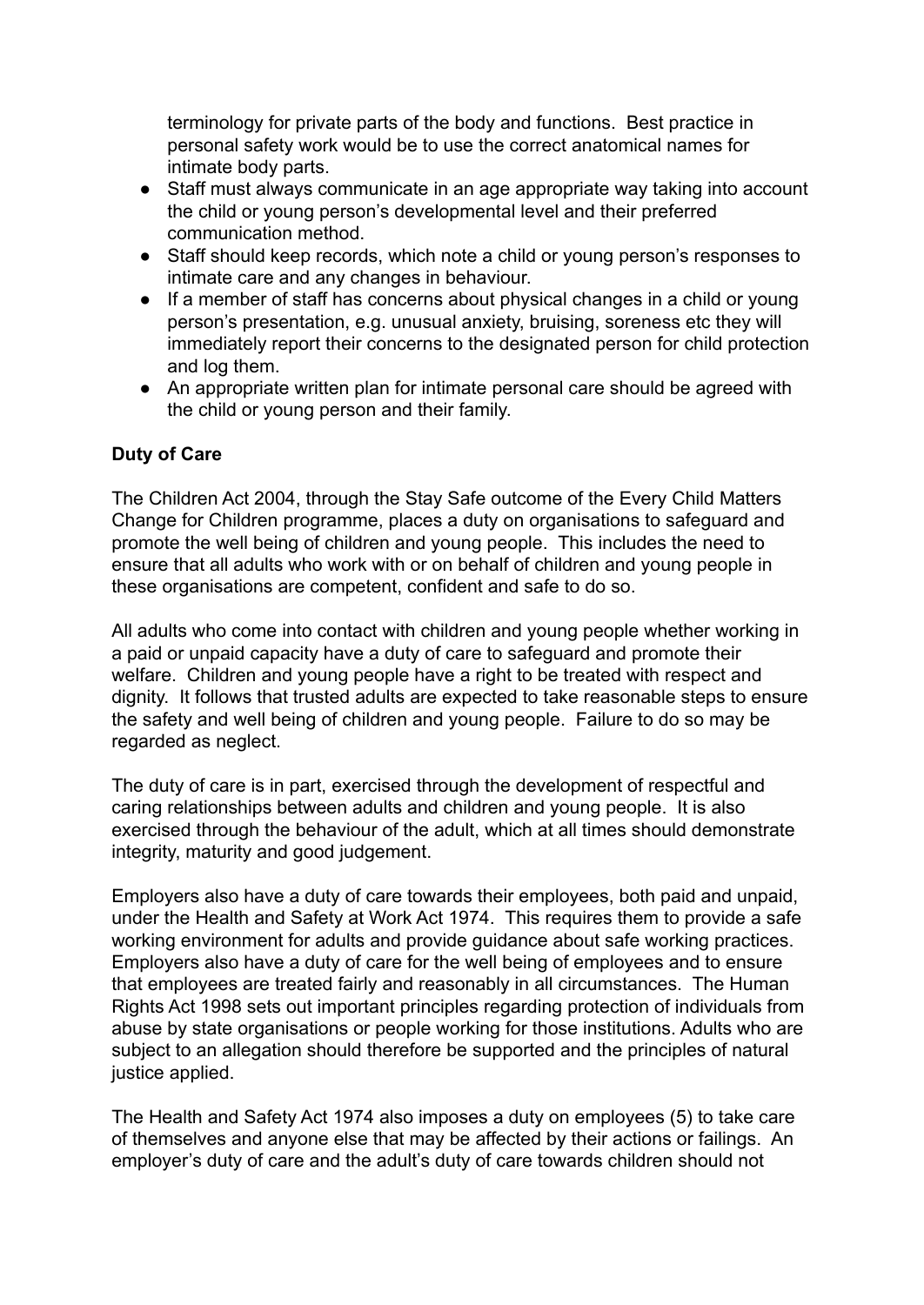conflict. This 'duty' can be demonstrated through the use and implementation of these guidelines.

#### **One to One Situations**

All settings working with or on behalf of children and young people should consider one to one situations when drawing up their policies.

Always consider the  $3<sup>rd</sup>$  Guiding Principle: The number of adults engaged in the care should only reflect the minimum needed to perform the task safely and respectfully.

It is not realistic to state that one to one situations should never take place. It is, however; appropriate to state that where there is a need, agreed with a senior manager and/or parents/carers, for an adult to be alone with a child /young person, certain procedures and explicit safeguards must be in place.

Adults should be offered training and guidance for the use of any areas of the workplace, which may place themselves or children in vulnerable situations. This would include those situations where adults work directly with children and young people in unsupervised settings and/or isolated areas.

One to one situations have the potential to make children/young people more vulnerable to harm by those who seek to exploit their position of trust. Adults working in one to one situations with children/young people may also be more vulnerable to unjust or unfounded allegations being made against them. Both possibilities should be recognised so that when one to one situations are unavoidable, reasonable and sensible precautions are taken. Every attempt should be made to ensure the safety and security of children and young people and the adults who work with them.

There are occasions where managers will need to undertake a risk assessment in relation to the specific nature and implications of one to one work. These assessments should take into account the individual needs of the child/young person and the individual worker and any arrangements should be reviewed on a regular basis.

#### **Underpinning Values**

- The welfare of the child is paramount.
- It is the responsibility of all adults to safeguard and promote the welfare of children and young people. This responsibility extends to a duty of care for those adults employed, commissioned or contracted to work with children and young people.
- Adults who work with children are responsible for their own actions and behaviour and should avoid any conduct that would lead any reasonable person to question their motivation and intentions.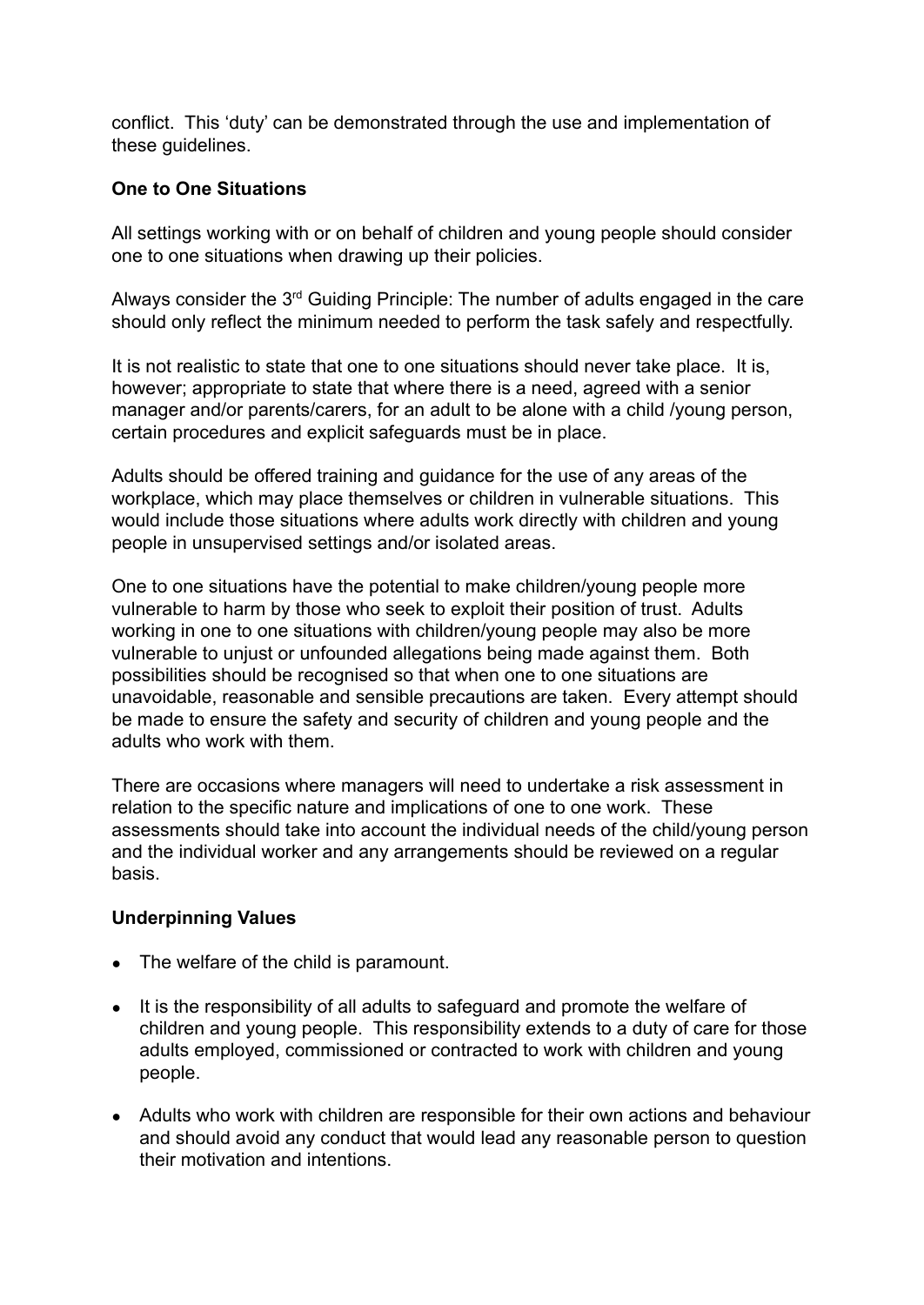- Adults should work and be seen to work in a respectful, open and transparent way.
- The same professional standards should always be applied regardless of culture, disability, gender, language, racial origin, religious belief and/or sexual identity.
- Adults should continually monitor and review their practice and ensure they follow the guidance contained in this document.
- Adults should ensure that where a child or young person attends different settings that there is consistency in dealing with this aspect of intimate care.

## **Underpinning Principles**

Intimate care should be a positive experience for both staff and the child or young person. It is essential that care is given gently, respectfully and sensitively and that every child or young person is treated as an individual. As far as possible, the child or young person should be allowed to exercise choice and should be encouraged to have a positive image of his/her own body. These principles of intimate care can be put into practice by:

- Ideally allowing the child or young person, whenever possible to choose who provides their intimate care which should be age appropriate
- Enabling the child or young person to indicate if they find a carer unacceptable
- Allowing the child or young person a choice and control over the sequence of care
- Ensuring privacy wherever the intimate care is taking place
- Allowing the child or young person to care for him/herself as far as possible
- Being aware of and responsive to the child/young person's reactions.

All children have a right to safety, privacy and dignity when contact of a physical or intimate nature is required and depending on their abilities, age and maturity should be encouraged to act as independently as possible. The decision as to whether or not a door is locked when intimate care is taking place needs to be considered. The following are some of the factors that might be taken into account:

- Age, ability and wishes of the child/young person
- Location of the facility e.g. school hygiene room, public toilet etc
- Safe working practice of the adult(s) involved

The views of the child should be actively sought, wherever possible, when drawing up and reviewing intimate care plans. As with all individual arrangements for intimate care needs, agreements between the child/young person, parents/carers and the school/setting must be negotiated and recorded.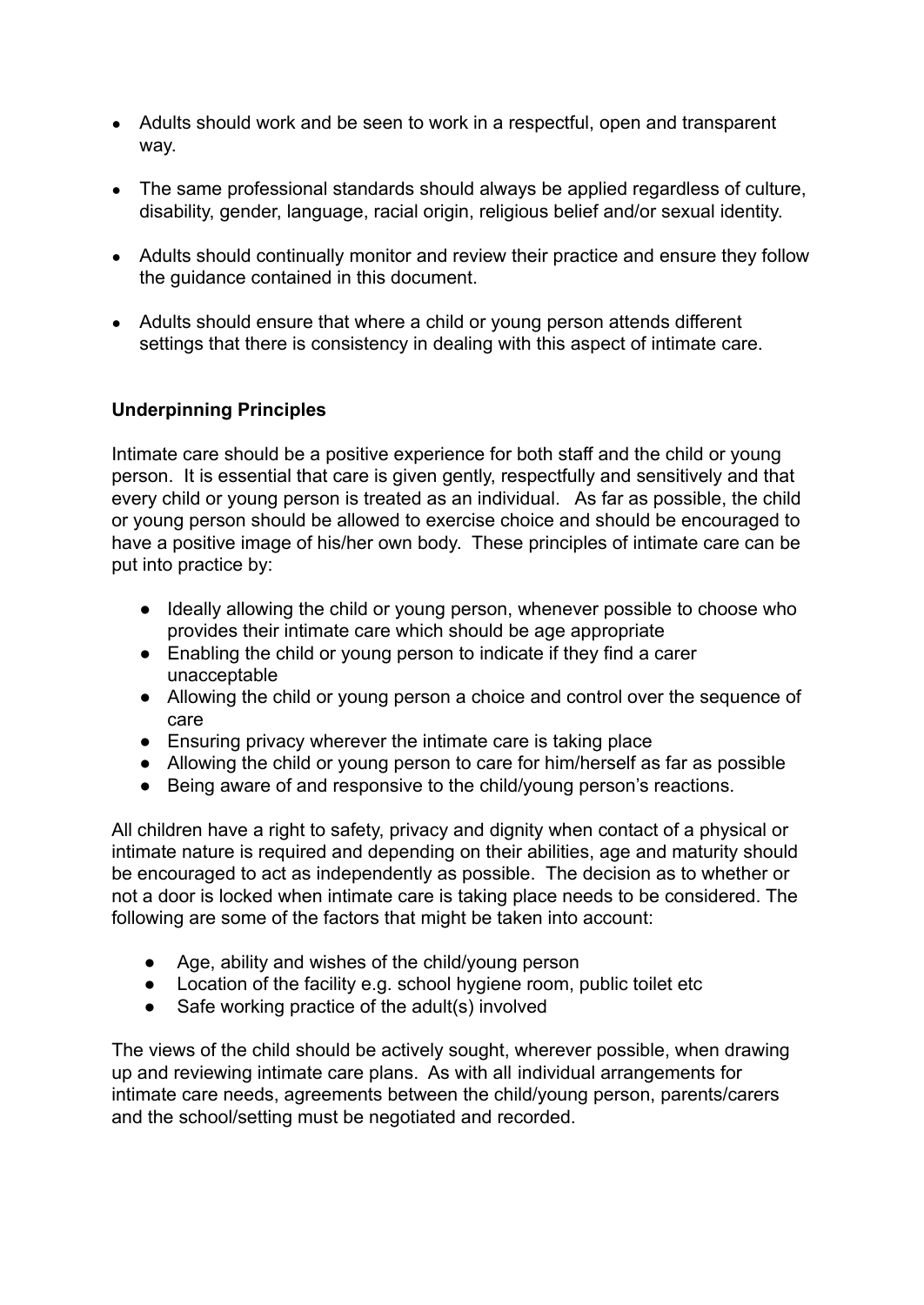When the plan is completed consideration should be made as to whether the underpinning values and principles are reflected.

Given the right approach, intimate care should provide opportunities to teach children about the value of their own bodies, to develop their personal safety skills and to enhance their self-esteem. Whenever children can learn to assist in carrying out aspects of their own intimate care they should be encouraged to do so.

#### **Confidentiality**

Adults may have access to confidential information about children and young people in order to undertake their responsibilities. In some circumstances they may have access to or be given highly sensitive or private information. These details must be kept confidential at all times and only shared when it is in the interests of the child/young person to do so. Such information must not be used to intimidate, humiliate, or embarrass the child/young person concerned.

If an adult who works with children or young people is in any doubt about whether to share information or keep it confidential he or she should seek guidance from a senior member of staff or the designated person for child protection. Any actions should be in line with locally agreed information sharing protocols.

The storing and processing of personal information about children and young people is governed by the Data Protection Act 1998. Employers should provide clear advice to adults about their responsibilities under this legislation.

Whilst adults need to be aware of the need to listen and support children and young people, they must also understand the importance of not promising to keep secrets. Neither should they request this of a child or young person under any circumstances.

Additionally, concerns and allegations about adults should be treated as confidential and passed to the Head Teacher or a senior manager without delay.

It is important that the child/young person and their family have a copy of the intimate care plan and any other linked documentation e.g. star chart.

#### **Making a Professional Judgement**

These guidelines cannot provide a complete checklist of what is, or is not appropriate behaviour for adults in all circumstances. There may be occasions and circumstances in which adults have to make decisions or take action in the best interests of the child or young person which could contravene this guidance or where no guidance exists. Individuals are expected to make judgements about their behaviour in order to secure the best interests and welfare of the children in their charge. Such judgements, in these circumstances, should always be recorded and shared with a senior manager. In undertaking these actions individuals will be seen to be acting reasonably.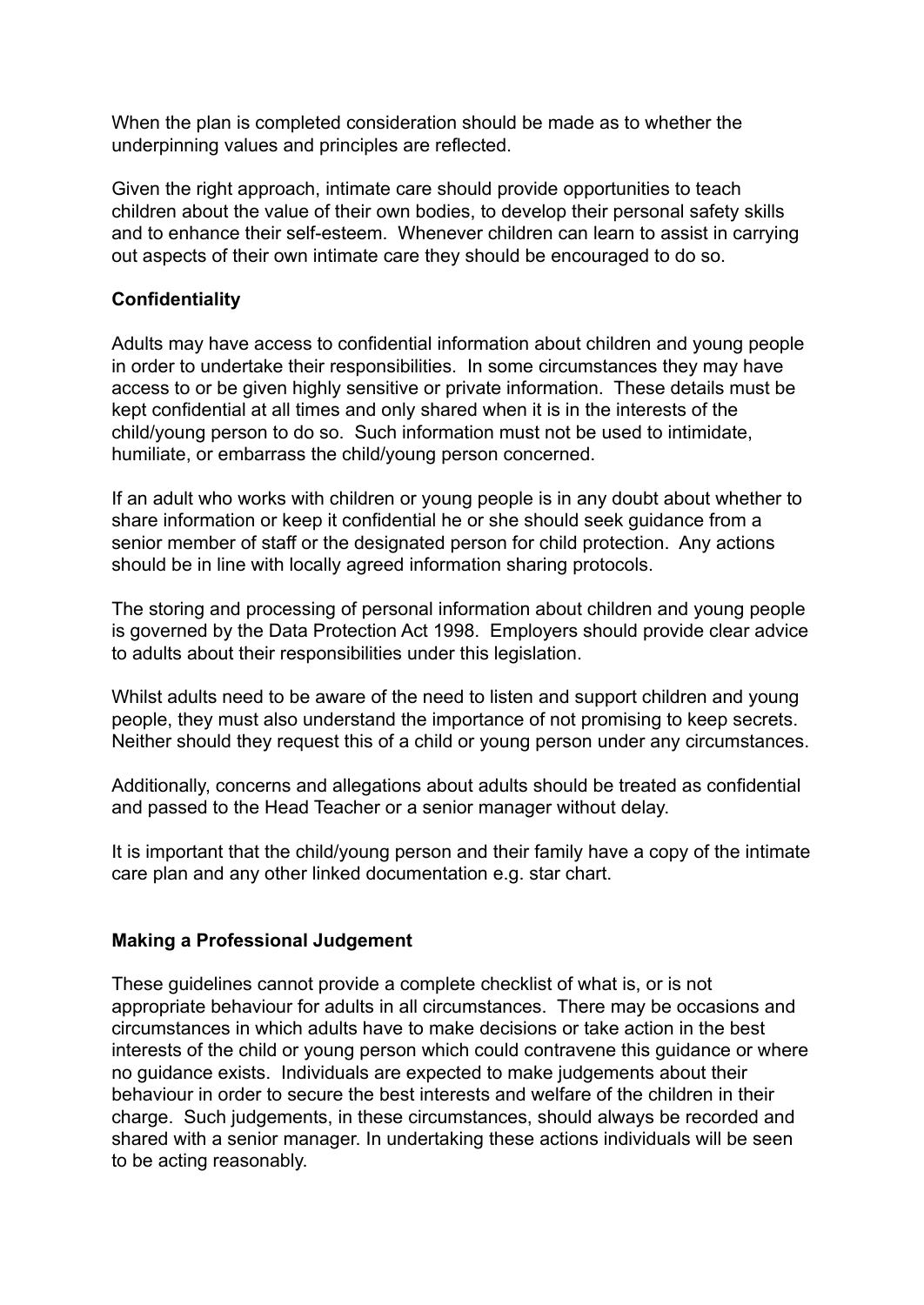Adults should always consider whether their actions are warranted, proportionate and safe and applied equitably.

## **Power and Position of Trust**

As a result of their knowledge, position and/or the authority invested in their role, all adults working with children and young people are in positions of trust in relation to the young people in their care. Broadly speaking, a relationship of trust can be described as one in which one party is in a position of power or influence over the other by virtue of their work or the nature of their activity. It is vital for all those in positions of trust to understand the power this can give them over those they care for and the responsibility they must exercise as a consequence of this relationship.

A relationship between an adult and a child or young person cannot be a relationship between equals. There is potential for exploitation and harm of vulnerable young people. Adults have a responsibility to ensure that an unequal balance of power is not used for personal advantage or gratification.

Adults should always maintain appropriate professional boundaries and avoid behaviour, which might be misinterpreted by others. They should report and record any incident with this potential.

Where a person aged 18 or over is in a specified position of trust with a child under 18, it is an offence for that person to engage in sexual activity with or in the presence of that child, or to cause or incite that child to engage in or watch sexual activity. Please refer to The Sexual Offences Act 2006 and the Protection of Vulnerable Adults (POVA)

## **Whistle blowing**

Whistle blowing is the mechanism by which adults can voice their concerns, made in good faith, without fear of repercussion. Each employer should have a clear and accessible whistle blowing policy that meets the terms of the Public Interest Disclosure Act 1998. Adults who use whistle blowing procedures should be made aware that their employment rights are protected.

Adults should acknowledge their individual responsibilities to bring matters of concern to the attention of senior management and/or relevant external agencies. This is particularly important where the welfare of children may be at risk.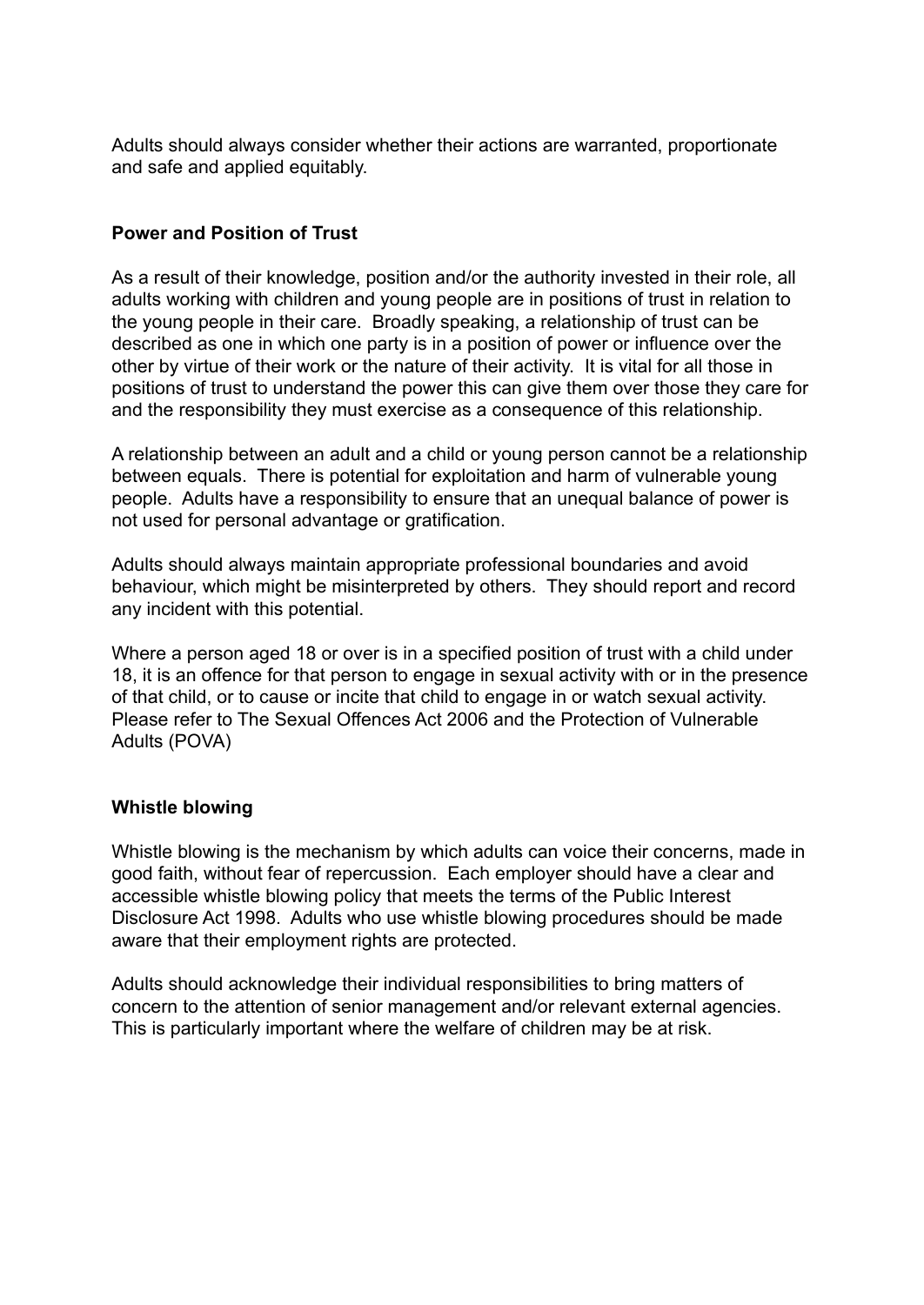## **Developing an intimate care plan (see Appendix 1)**

Where a routine procedure is required, an intimate care plan should be agreed in discussion with the child/young person, school staff, parents/carers and relevant health personnel. The plan should be signed by all who contribute and reviewed on an agreed basis. A six monthly review would be recommended but this would need to be more frequent if the circumstances are changing.

In developing the plan the following should be considered:

- a) Implications for settings
	- The importance of working towards independence
	- Arrangements for home-school transport, sports day, school performances, examinations, school trips, swimming etc
	- Who will substitute in the absence of the appointed person/s
	- Strategies for dealing with pressure from peers e.g. teasing/bullying particularly if the child/young person has an odour
	- Management of the plan: writing it, managing it, handling confidentiality, reviewing it etc
- b) Classroom management
	- The child/young person's seating arrangements in class
	- A system for the child/young person to leave class without disruption to the lesson
	- Avoidance of missing the same lesson due to routines
	- Awareness of a child/young person's discomfort which may affect learning
	- Implications for PE, swimming etc e.g. discreet clothing, additional time for changing

Intimate care plans will be available to the member of staff giving the care and not displayed for all to view, thus helping to support the child/young person's dignity

All plans must be clearly recorded to ensure clarity of expectation, roles and responsibilities. A procedure should also be included to explain how concerns arising from the intimate care process will be dealt with.

## **Environmental considerations**

Consideration needs to be given as to the most appropriate space and facilities for the intimate care to take place. Under the Disability Discrimination Act 1995, all public buildings must have an accessible toilet, but in many instances these are not adequate for children and young people who need additional equipment such as changing benches or hoists.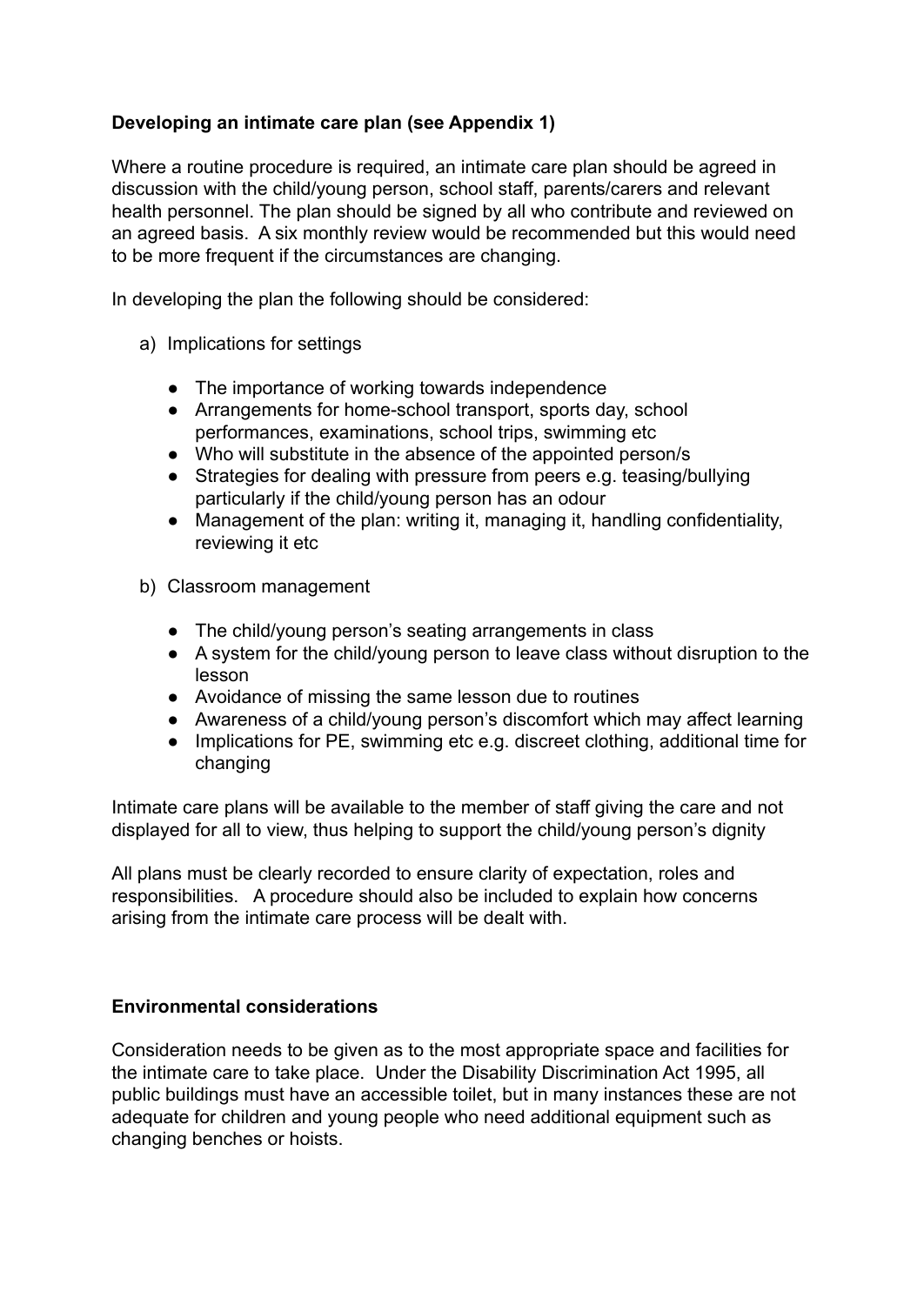Advice can be sought on providing a suitable environment which takes into account the needs and choices of the child/young person and of other users of the building. It is necessary to look at issues such as proximity to the classrooms, how to ensure privacy and dignity, the types of equipment needed, how to alert for assistance if required etc. Environmental advice pertinent to a child/young person can be gained by contacting the Occupational Therapist who supports the child/young person in the setting.

#### **Moving and Handling**

Assisting personal care tasks may present challenges for moving and handling. At all times the child/young person's wishes and choices must be considered, but procedures must also take into account the safety of the people who are assisting.

Manual handling risks need to be assessed and identified and measures put in place to reduce the risk as required. This may involve small items of equipment, such as grab rails or steps, or may be more complex equipment such as mobile or ceiling track hoists and electric height adjustable changing benches.

Advice as to the best moving and handling procedures can be requested via the Occupational Therapy (OT) and Physiotherapy (PT) service supporting the school or setting. For children in mainstream it is possible to request formal moving and handling training for staff involved with an individual child/young person via the Special Needs Officer within Student Assessment Service.

In the same way as an intimate care plan is required, there also needs to be a clear protocol for the moving and handling procedures identified for the task. This should clarify who and how these procedures are to be undertaken. This also needs regular review due to changing circumstances. At minimum, annual training is needed and more frequently in the event of changing staff or circumstances.

#### **The Intimate Care Plan**

Having identified, as far as possible, with the child/young person the most appropriate procedures and methods to ensure the personal care is met, it is advised to produce an "Intimate Care Plan". This is a signed record of agreed procedures and persons who are engaged in the task. It states the aims and purpose of the activity and how this is to be met. As situations are subject to change, this needs to be reviewed on a six monthly basis. In some instances, review will need to be made on a more frequent basis.

See Appendix for Intimate Care Plan and Guidance.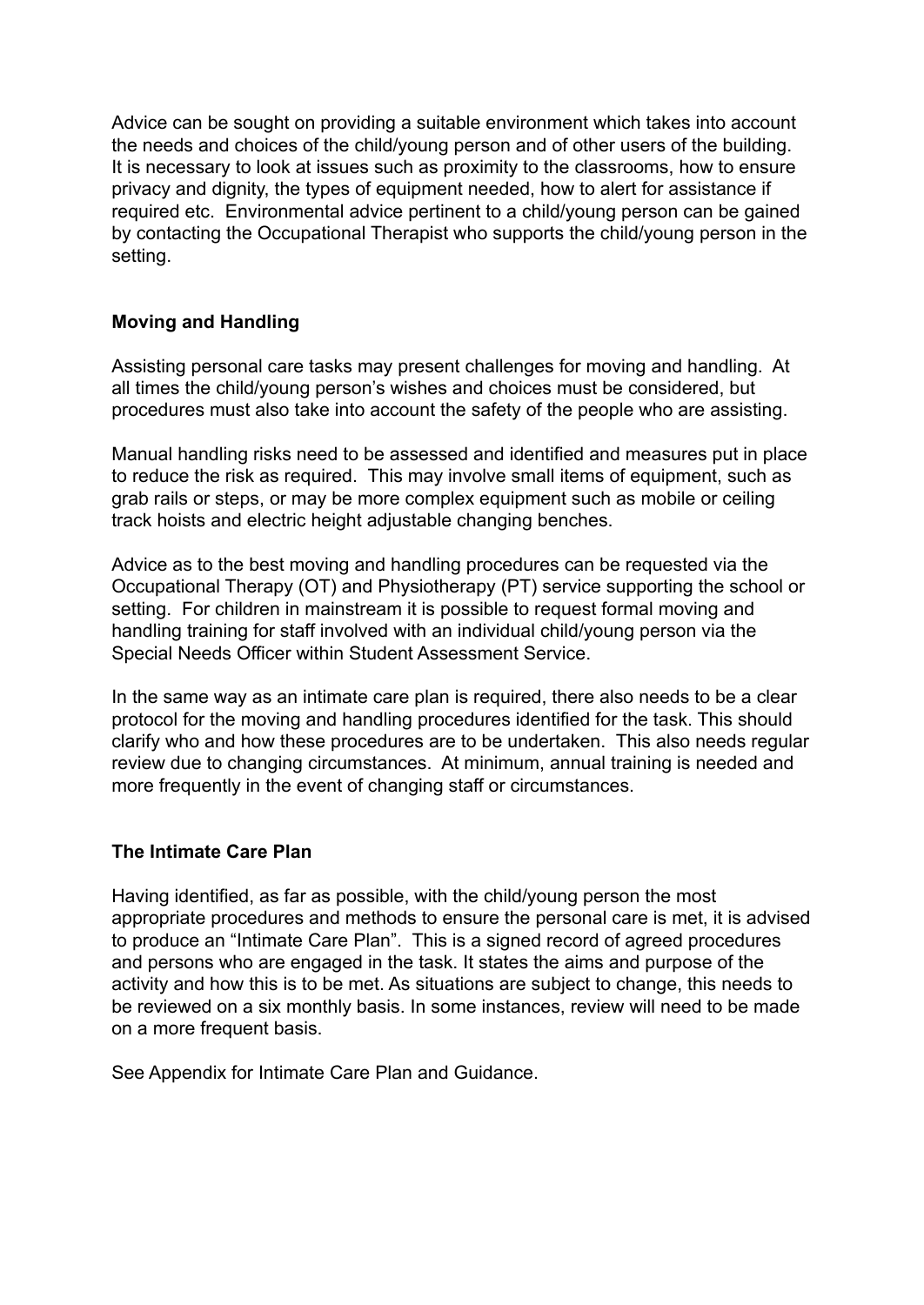## **Links with Other Agencies**

Positive links with other agencies will enable setting based plans to take account of the knowledge, skills and expertise of other professionals and will ensure the child's well being and development remains paramount.

It is recommended good practice for settings to know what agencies are involved with the child/young person, to seek advice, involve parents or the person who knows the child/young person best and also to consult a relevant health professional such as the school nurse, O.T, or physiotherapist.

## **Staff Development**

- All staff should wear the appropriate Personal Protection Equipment.(PPE) when required.
- All staff should receive training in good working practices, which comply with best practice. Every member of staff must receive Child Protection training annually; this will include midday supervisors, dining hall staff, caretakers etc.
- Individual staff must be supported in the specific types of intimate care that they carry out and fully understand the intimate care policy and guidelines.
- Where appropriate staff should receive Moving and Handling training at least every year.
- Newly appointed staff should be closely supervised until completion of a successful 'probationary' period.
- Whole school staff training should foster a culture of good practice and a whole school approach to intimate care.
- School and individual staff must keep a dated record of all training undertaken.

The following guidelines should be used in training staff identified to support intimate care.

Senior staff members should be able to:

- Provide the correct Personal Protection Equipment if required.
- Ensure staff have had appropriate external checks (e.g. CRB) and that the setting has a protective ethos and all staff aware are of the Whistleblowing Policy
- Ensure staff know of the whole setting approach to intimate care
- Ensure staff know who to ask for advice if they are unsure or uncomfortable about a particular situation.
- Ensure that sensitive information about a child/young person is only shared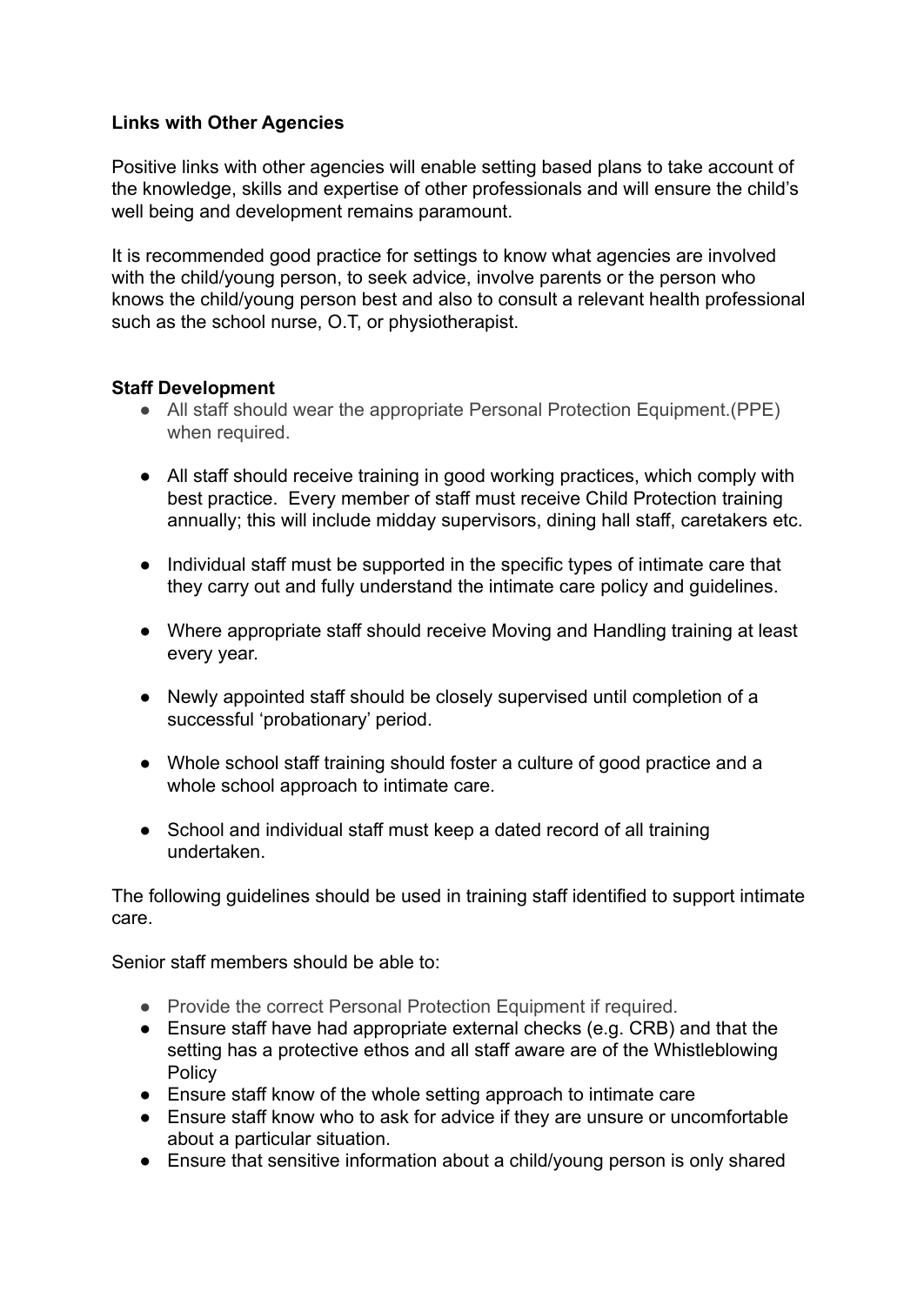with those who need to know, such as parents, members of staff specifically involved with the child. Other staff should only be given information that keeps the child safe.

- Consult with parents/child/young person about arrangements for intimate care
- Ensure that appropriate personal safety skills are taught to all children/young people so that they understand good/bad touches, good/bad secrets, telling etc.
- Ensure staff are aware of set procedures, the Child Protection Policy & Health and Safety Policy etc.
- Ensure staff understand the needs of refugee children, asylum seekers and children from different racial and cultural backgrounds and specialist advice is sought when necessary.
- Ensure staff are aware of and have training in the communication system/s that the child they are working with uses.
- Wherever possible, avoid using staff involved in intimate care, in the delivery of sex education, as an additional safeguard to both staff and children/young people involved.

In addition identified staff should be able to:

- Access other procedures and policies regarding the welfare of the child/young person e.g. Safeguarding and Child Protection, Behaviour, Anti-Bullying, Positive Handling etc
- Understand their duty of care, know how to log and pass on concerns to the designated person in the setting
- Identify and use a communication system with which the child/young person is most comfortable with
- 'Read' messages a child/young person is trying to convey
- Communicate with and respectfully involve the child/young person in the intimate care process
- Offer choices, wherever possible
- Ensure greater independence with the procedure of intimate care
- Maintain confidentiality with the child/young person when discussing elements of their intimate care unless it is a child protection issue when Child Protection Procedures must be followed.

## **Sharing Concerns and Recording Incidents**

Individuals should be aware of who their organisation's designated person for child protection is, where the Safeguarding and Child Protection policy and procedures are kept, including procedures for dealing with allegations against adults. All allegations must be taken seriously and properly investigated in accordance with local procedures and statutory guidance. Adults who are the subject of allegations are advised to contact their professional association.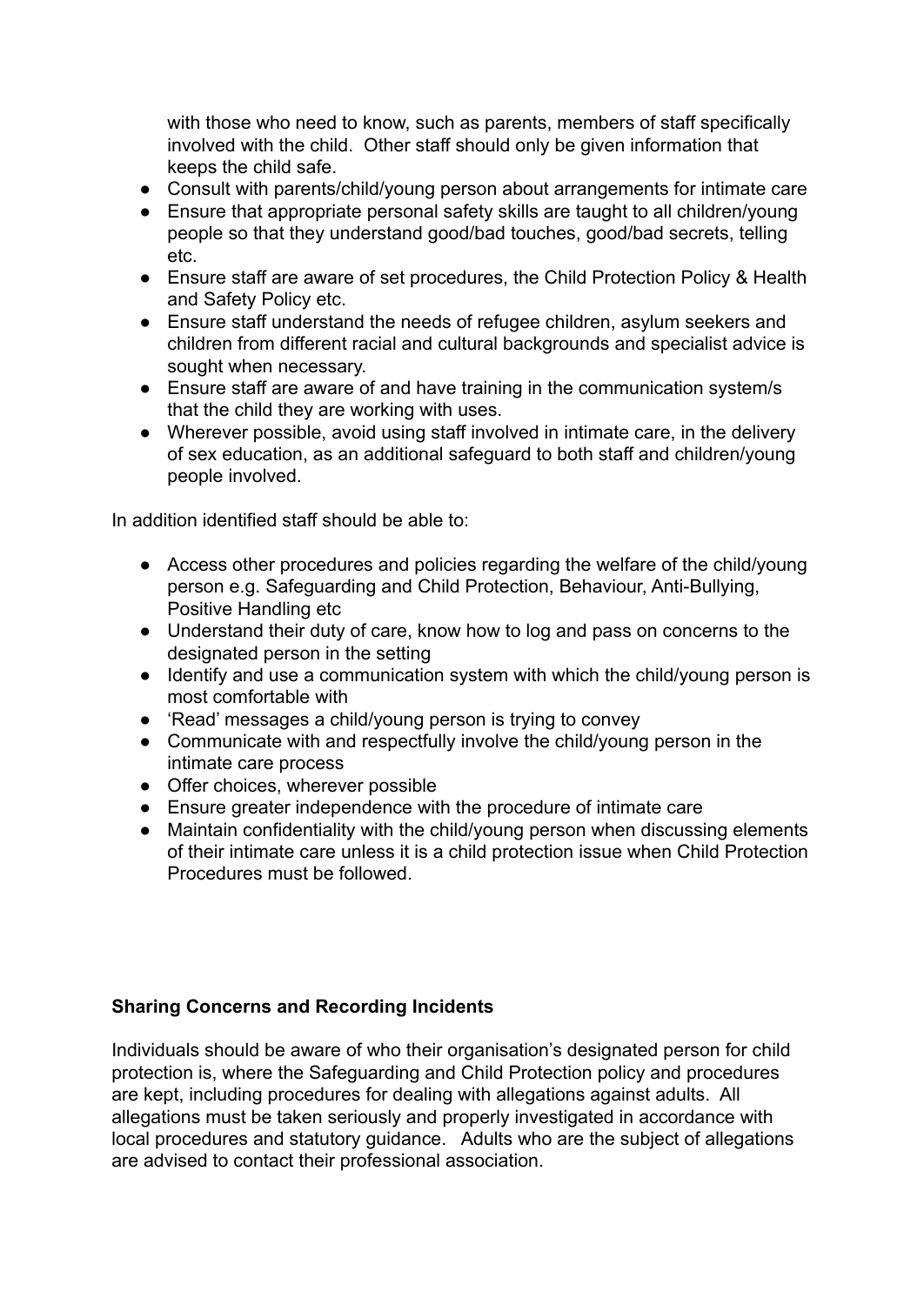In the event of any allegation being made, information should be clearly and promptly recorded and reported to the Head teacher (if in a school) who should then follow the LSCB Procedures.

Adults should always feel able to discuss with their line manager any difficulties or problems that may affect their relationship with children and young people so that appropriate support can be provided or action can be taken.

It is essential that accurate and comprehensive records be maintained wherever concerns are raised about the conduct or actions of adults working with or on behalf of children and young people.

#### **Visits and "Out of School" Activities.**

A setting may have robust procedures and plans in place for the day to day intimate care needs of a child or young person, but further consideration will need to be taken in good time before a trip or for an "out of school" setting or activity. The same principles apply and advice can be requested from the Occupational Therapist who supports the child/young person in school. If the situation requires a more detailed involvement, the Occupational Therapy Service for Procurement Team (Education and Settings) can become involved. If required, the setting can be visited in advance and consideration as to how equipment can be accommodated is made. Again, specific training may be required as the environmental aspects may be different.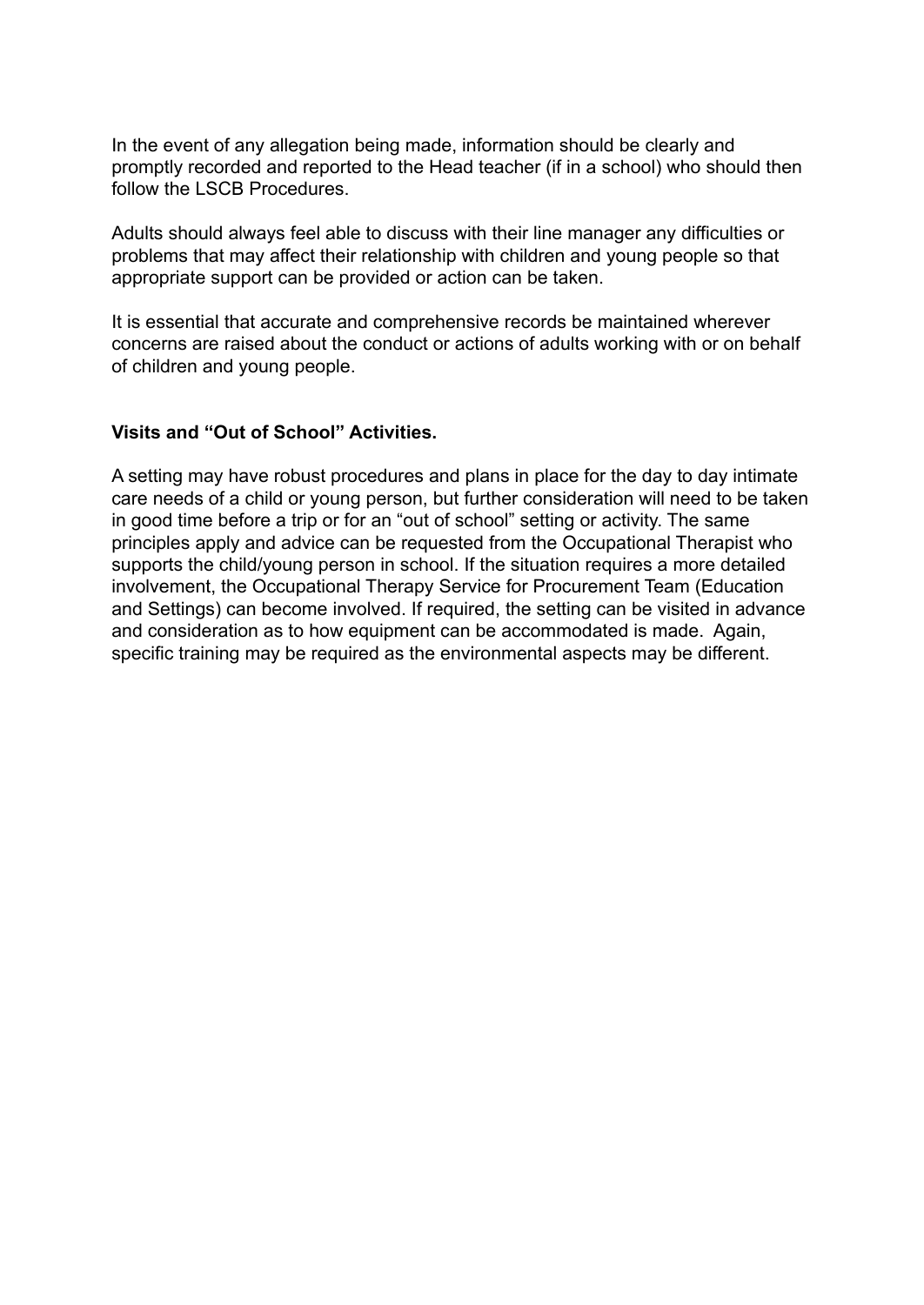# **Appendix 1**

# Example of a care plan

Intimate Care Plan for ……

# Aim

The aim is to ensure that ….. feels comfortable, safe and cared for during a change of nappy and/or clothing. All staff will follow our procedure which will respect the …..'s feelings. This is agreed with …'s parents.

## Procedure

- Home/school agreement to be signed by the parents of……
- Parents will be responsible for providing all nappies, wipes and nappy sacks.
- Only employed JLA staff will be responsible for changing.........
- …….will be taken to the disabled toilet area to be changed.
- Staff members will notify another staff member that they are changing……
- All staff will wash their hands prior to changing……
- If needed, PPE may be worn by staff when changing......
- Soiled nappies and gloves will be disposed of in a nappy sack and placed in a lidded bin.
- **.** The changing mat will be wiped down with antibacterial wipes.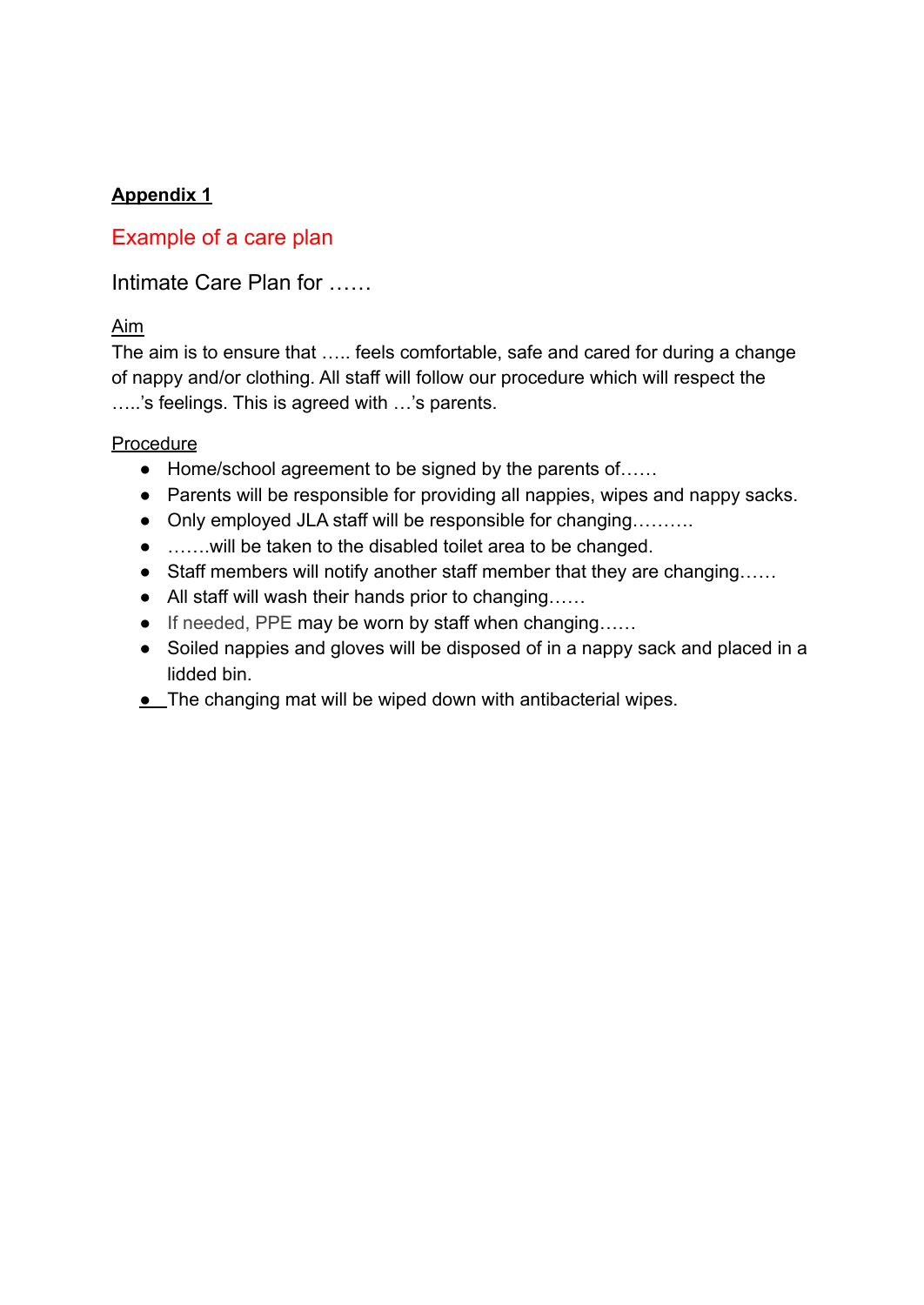Home/School agreement for an intimate care plan

Child's Name………………………………………………………………

#### **Parent Responsibility**

- I agree to provide nappies, disposal bags and wipes
- I agree to make sure that my child is changed at the latest possible time before being brought into school.
- I understand and agree to the procedures that will be followed when my child is changed at school,including staff wearing PPE equipment if appropriate.
- I agree to inform the school if my child has any marks or rashes.
- I agree to review arrangements should this become necessary.

#### **School Responsibility**

- The school agrees to change the child should the child soil him/herself or become uncomfortably wet.
- The school agrees to provide PPE (if needed) and a lidded bin.
- The school will report to the parent if the child becomes distressed
- The school will report to the parent if marks or a rash are seen.
- The school will liaise with the family to ensure adequate resources are in school.
- The school agrees to review the arrangements-on a regular basis

Signed:-

Parent: Date:

Class Teacher: **Date:** Date: **Date:** Date: **Date: Date: Date: Date: Date: Date: Date: Date: Date: Date: Date: Date: Date: Date: Date: Date: Date: Date: Date: Date: Date: Date: Da** 

Teaching Assistant: Date: Date: Date: Date: Date: Date: Date: Date: Date: Date: Date: Date: Date: Date: Date: Date: Date: Date: Date: Date: Date: Date: Date: Date: Date: Date: Date: Date: Date: Date: Date: Date: Date: Date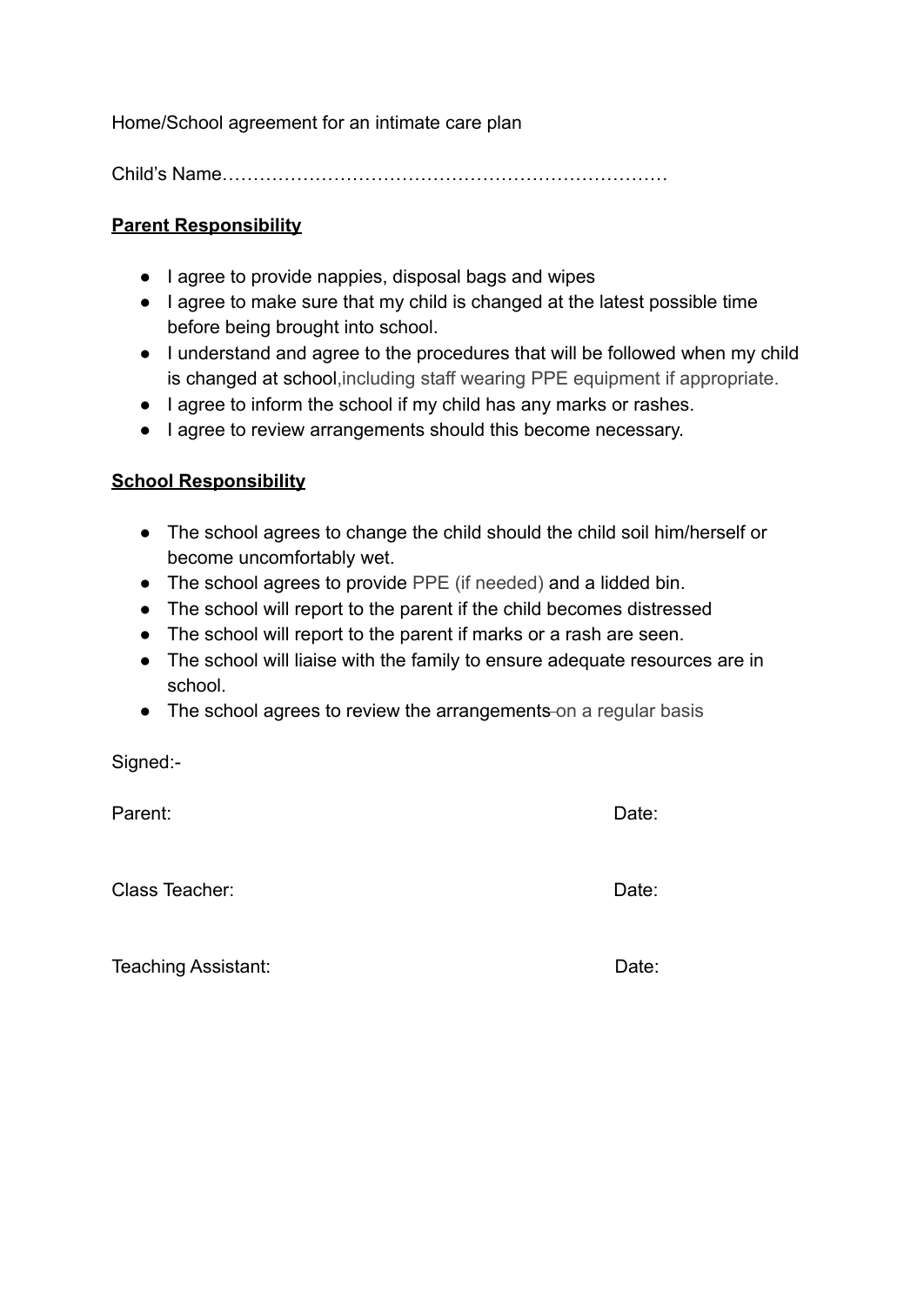# **Guidelines for Use**

The plan is an individualised protocol to ensure that the process of giving and receiving care is respectful, tailored to the individual needs of a child or young person and promotes safety for those receiving and administering the care.

It is recommended that where intimate care is required, an individual plan is drawn up and updated regularly. A six monthly review would be good practice. It is advisable to have a named person who takes the lead and this needs to be identified on the plan. Named person/s will be asked at each review if they are happy to continue said care.

As far possible, one plan can be usable across different settings such as school, short breaks, link care etc. Discretion needs to be used as to whether it is appropriate for home use.

The child/young person's choices and preferences need to be considered and incorporated into the plan as far as possible.

## 1. **Description of the child/young person's Intimate Care Needs**

Use this space to describe the child/young person's ability and need for intimate care.

(e.g. "N" needs full assistance for his/her toileting needs. S/he does not indicate a need to go to the toilet or when wet or soiled. "N" needs assistance to transfer onto a changing table using a hoist and sling from the wheelchair. "N" can assist with cleaning his/her hands by sitting at the wash basin in the wheelchair and placing their hands under the running water and rubbing them with soap.)

## 2. **Task**

Select a part of the whole intimate care process, which could be developed to encourage the child/young person's independence. This may be only one stage of the whole process, but more can be added. If possible, involve the child/young person in selecting which part of the task to focus on.

(e.g. "N" will assist in taking the wipe and assist in their own personal cleaning)

## 3. **Action Plan**

A detailed plan of what is needed for "N" to be able to achieve the selected task, e.g.:

- 1. 2 staff members will assist "N" to move from wheelchair to the changing bench using a hoist and sling as demonstrated.)
- 2. When "N" is lying on the bench give a verbal/visual cue that the pad will be removed.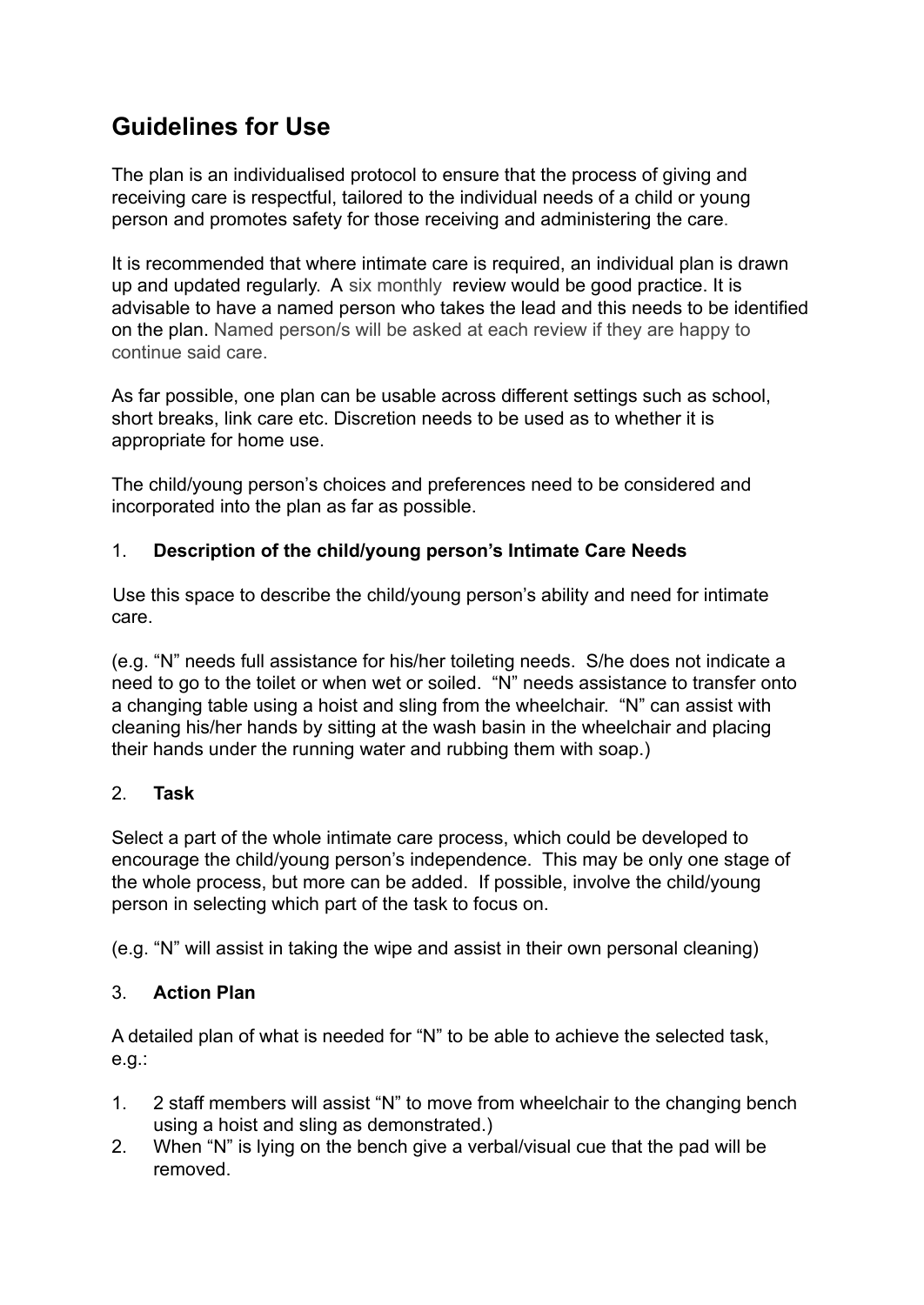- 3. Undo tapes and remove and dispose of pad
- 4. Give a verbal/visual cue that a wipe is to be used
- 5. Assist "N" in taking the wipe and prompt verbally/visually for him/her to complete the cleaning as required.
- 6. If additional cleaning is required, explain this to "N" and staff member to complete the task
- 7. Give verbal/visual prompt to say that you are now going to put on a clean pad
- 8. Replace clothing and transfer back to wheelchair using equipment as before)

The frequency of review will depend on the complexity of the task and progress of the individual. Circumstances may change which require more frequent review. This will work best if all people involved feel that they have some influence in the progress.

#### **Appendix 2 Procedure for 'toilet accidents'**

It is inevitable in a primary school that a number of children will be unable to reach the toilet on time and have an 'accident'

It is our aim at John Locke Academy that these accidents should be dealt with as swiftly and unobtrusively as possible. The children involved are often embarrassed by the incident and we aim not to add to this.

It is also possible that some children are too embarrassed to tell their teacher what has happened. For this reason it may be the case that a child goes home without first being attended to.

#### **PROCEDURE IN THE EVENT OF AN 'ACCIDENT'**

#### **In the case of a child who has wet him / herself**.

See above

#### **In the case of a child who has soiled him / herself**

This may arise because of a variety of circumstances and has greater implications than a child who is 'wet'. There are not the facilities at school to allow us to clean a child in this predicament. It is also not appropriate that a teacher assistant or dining supervisor should deal with a child in this way because of child protection issues.

For these reasons our first option is to contact the parent / carer and ask that they come to school. When the parent arrives we will assist them in dealing with the problem, should this be necessary. If the parent / carer cannot be contacted we will make every effort to make